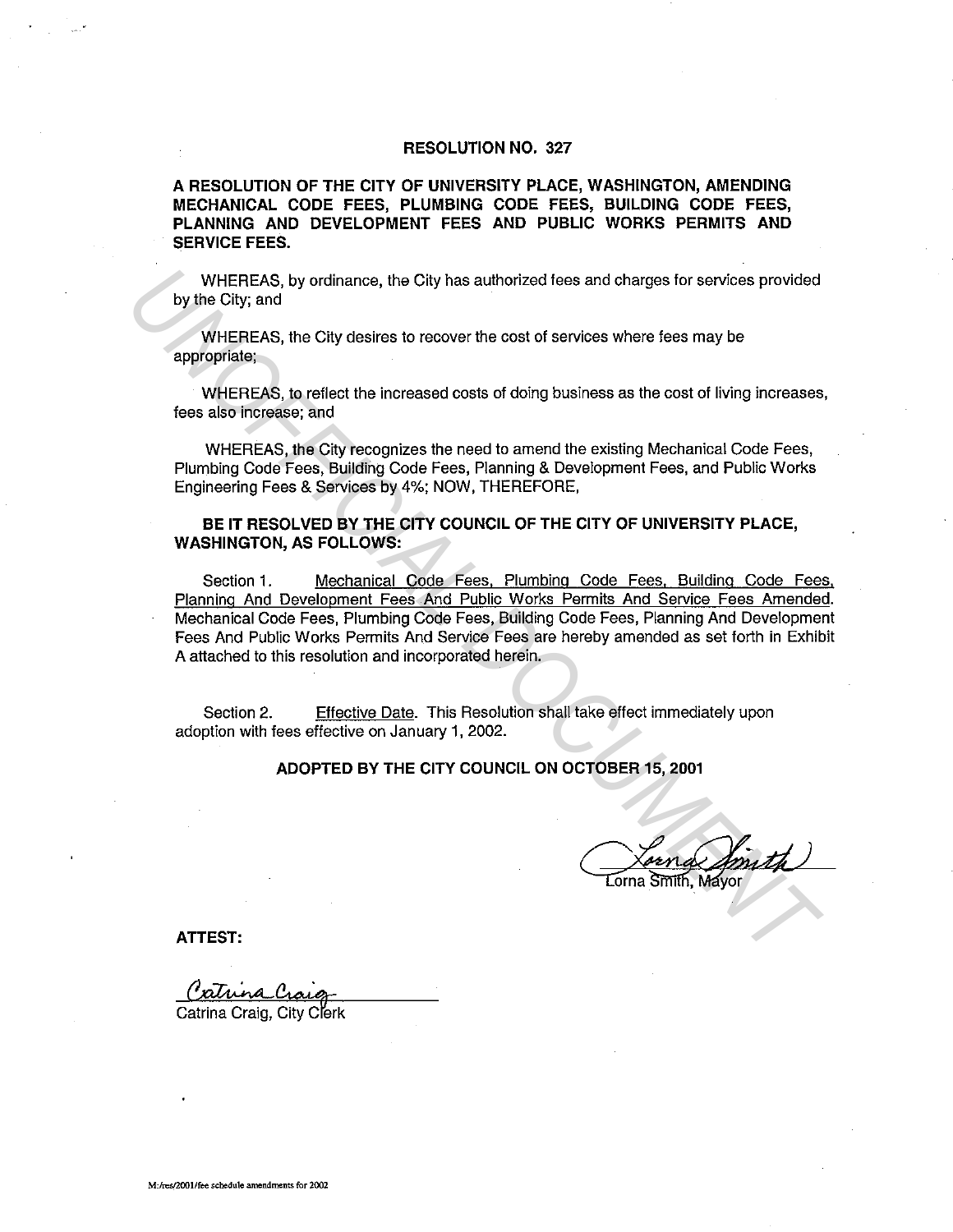# **Resolution No. 327 Exhibit "A"**

### **MECHANICAL CODE FEES**

l.

 $\bar{z}$ 

 $\ddot{\phantom{a}}$ 

| Permit Issuance<br>For the issuance of each permit<br>1.                                                                                                                                                                                                                                                  | \$23.50 25.00     |
|-----------------------------------------------------------------------------------------------------------------------------------------------------------------------------------------------------------------------------------------------------------------------------------------------------------|-------------------|
| 2.<br>For issuing each supplemental permit for which the original permit<br>has not expired, been canceled or finaled.                                                                                                                                                                                    | $$7-25$<br>\$7.50 |
| Unit Fee Schedule<br>For the installation or relocation of each forced air or<br>Furnaces.<br>1.<br>gravity-type furnace or burner, including ducts and vents attached to such<br>appliance, up to and including 100,000 Btu/h (29.3 kW).                                                                 | \$14.80 \$15.00   |
| For the installation or relocation of each forced air or gravity-type furnace or<br>burner, including ducts and vents attached to such an appliance over 100,000<br>Btu/h (29.3 kW)                                                                                                                       | \$18.20 \$19.00   |
| For the installation or relocation of each floor furnace, including vent                                                                                                                                                                                                                                  | \$14.80 \$15.00   |
| For the installation or relocation of each suspended heater, recessed wall heater,<br>or floor mounted unit heater                                                                                                                                                                                        | \$14.80 \$15.00   |
| Appliance Vents. For the installation, relocation, or replacement of each<br>2.<br>appliance vent installed and not included in an appliance permit                                                                                                                                                       | \$7.50<br>$$7-25$ |
| Repairs and Additions. For the repair of, alteration of, or addition to each<br>З.<br>heating appliance, refrigeration unit, cooling unit, absorption unit, or each heating,<br>cooling, absorption or evaporation cooling system, including installation of controls<br>regulated by the Mechanical Code | \$13.70 \$14.00   |
| Boilers, Compressors, and Absorption Systems. For the installation or<br>4.<br>relocation of each boiler or compressor to and including three horsepower<br>(10.6 kW) or for each absorption system to and including 100,000 Btu/h (29.4 kW)                                                              | \$14.70 \$15.00   |
| For the installation or relocation of each boiler or compressor over three<br>horsepower (10.6 kW) to and including 15 horsepower (52.7 kW) or for each<br>absorption system over 100,000 Btu/h (29.3 kW) to and including 500,000<br>Btu/h (146.6 kW)                                                    | \$27.15 \$28.00   |
| For the installation or relocation of each boiler or compressor over 15<br>horsepower (57.7 kW) to and including 30 horsepower (105.5 kW), or for<br>each absorption system over 500,000 Btu/h (146.6 kW) to and including<br>1,000,000 Btu/h (293.1 kW)                                                  | \$37.25 \$38.50   |
| For the installation or relocation of each boiler or compressor over 30<br>horsepower (105.5 kW) to and including 50 horsepower 176 kW), or for each<br>absorption system over 1,000,000 Btu/h (293.1 kW) to and including<br>1,750,000 Btu/h 512.9 kW)                                                   | \$55.45 \$57.50   |
| For the installation or relocation of each boiler or compressor over 50<br>horsepower (176 kW), or for each absorption system over 1,750,000<br>Btu/h (512.9 kW)                                                                                                                                          | \$96.65 \$100.50  |
| Air Handlers. For each air-handling unit to and including<br>5.<br>10,000 cubic feet per minute                                                                                                                                                                                                           | \$10.65 \$11.00   |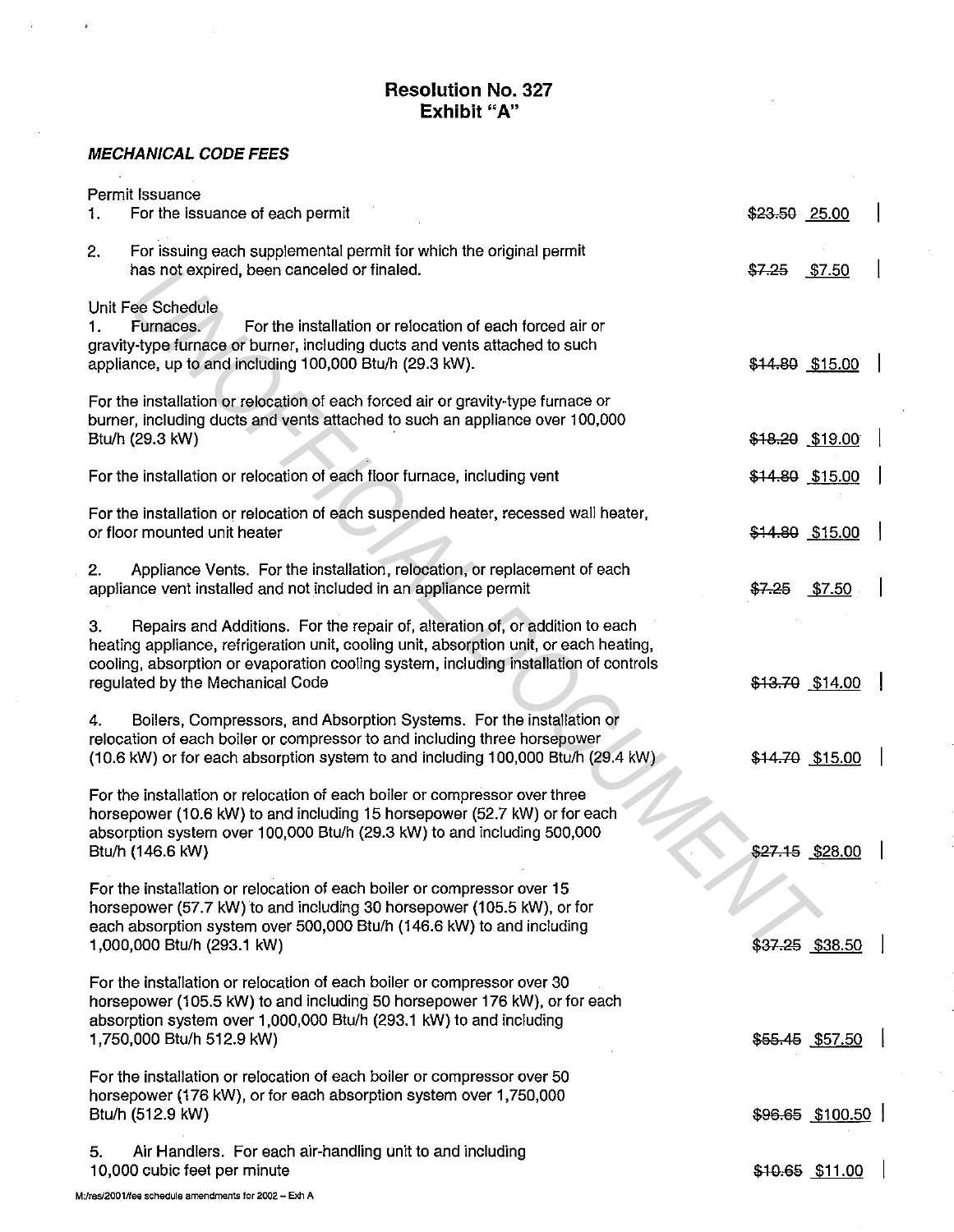| 6.                                                                                                                                                                                    | Evaporative Coolers. For each evaporative cooler other than                                                                                                                                                                                                                                                                                                                                                                                                                                               |                                     |                                                          |  |
|---------------------------------------------------------------------------------------------------------------------------------------------------------------------------------------|-----------------------------------------------------------------------------------------------------------------------------------------------------------------------------------------------------------------------------------------------------------------------------------------------------------------------------------------------------------------------------------------------------------------------------------------------------------------------------------------------------------|-------------------------------------|----------------------------------------------------------|--|
| the portable type                                                                                                                                                                     |                                                                                                                                                                                                                                                                                                                                                                                                                                                                                                           | \$10.65 \$11.00                     |                                                          |  |
| 7.                                                                                                                                                                                    | Ventilation and Exhaust. For each ventilation fan connected to a single duct                                                                                                                                                                                                                                                                                                                                                                                                                              | \$7.25                              | <u>\$7.50</u>                                            |  |
|                                                                                                                                                                                       | For each ventilation system which is not a portion of a heating or air-<br>conditioning system authorized by a permit                                                                                                                                                                                                                                                                                                                                                                                     |                                     | $$10.65$ \$11.00                                         |  |
|                                                                                                                                                                                       | For the installation of each hood which is served by a mechanical exhaust,<br>including the ducts for such a hood.                                                                                                                                                                                                                                                                                                                                                                                        |                                     | \$10.65 \$11.00                                          |  |
| 8.<br>incinerator                                                                                                                                                                     | Incinerators.<br>For the installation or relocation of each domestic type                                                                                                                                                                                                                                                                                                                                                                                                                                 |                                     | \$18.20 \$19.00                                          |  |
| incinerator                                                                                                                                                                           | For the installation or relocation of each commercial or industrial type                                                                                                                                                                                                                                                                                                                                                                                                                                  | \$66.50 \$69.00                     |                                                          |  |
| 9.                                                                                                                                                                                    | Miscellaneous. For each appliance or piece of equipment regulated<br>by the Mechanical Code but not classes in other appliance categories, or for<br>which no other fee is listed in the Code                                                                                                                                                                                                                                                                                                             |                                     | \$10.65 \$11.00                                          |  |
|                                                                                                                                                                                       | When Appendix B. Chapter 13, is applicable (See Section 103), permit fees<br>for fuel gas piping shall be as follows:                                                                                                                                                                                                                                                                                                                                                                                     |                                     |                                                          |  |
|                                                                                                                                                                                       | For each gas pipe system of one to four outlets<br>For each gas piping system additional outlets over 5, each                                                                                                                                                                                                                                                                                                                                                                                             | \$6.50<br>\$1.50                    | \$6.75                                                   |  |
| be as follows:                                                                                                                                                                        | When Appendix B, Chapter 14, is applicable (See Section 103), permit fees for process piping shall                                                                                                                                                                                                                                                                                                                                                                                                        |                                     |                                                          |  |
|                                                                                                                                                                                       | For each hazardous process piping system (HPP) on one to four outlets<br>For each piping system of five or more outlets, per outlet<br>For each non hazardous process piping system (NPP) of one to four outlets<br>For each piping system of five or more outlets, per outlet                                                                                                                                                                                                                            | \$5.00<br>\$1.00<br>\$2.00<br>\$.50 |                                                          |  |
|                                                                                                                                                                                       | Other Inspection and Fees                                                                                                                                                                                                                                                                                                                                                                                                                                                                                 |                                     |                                                          |  |
| 1.<br>2.<br>3.<br>4.<br>5.                                                                                                                                                            | A plan review fee of 25% shall be assessed for other than R-3 and U occupancies<br>Inspection fees outside business hours, per hour<br>Reinspection fees assess under provisions of Section 116.6, per inspection<br>Inspection for which no fee is specifically indicated, (minimum charge - one half hour<br>Additional plan review required by changes, additions, or revisions to plans or<br>to plans for which an initial review has been completed (minimum charge one half hour) \$49.50 \$50.00* |                                     | \$49.50 \$50.00*<br>\$49.50 \$50.00*<br>\$49.50 \$50.00* |  |
| *Or the total hourly cost to the City, whichever is greatest. The cost shall include supervision, overhead,<br>equipment, hourly wages and fringe benefits of the employees involved. |                                                                                                                                                                                                                                                                                                                                                                                                                                                                                                           |                                     |                                                          |  |

 $\overline{1}$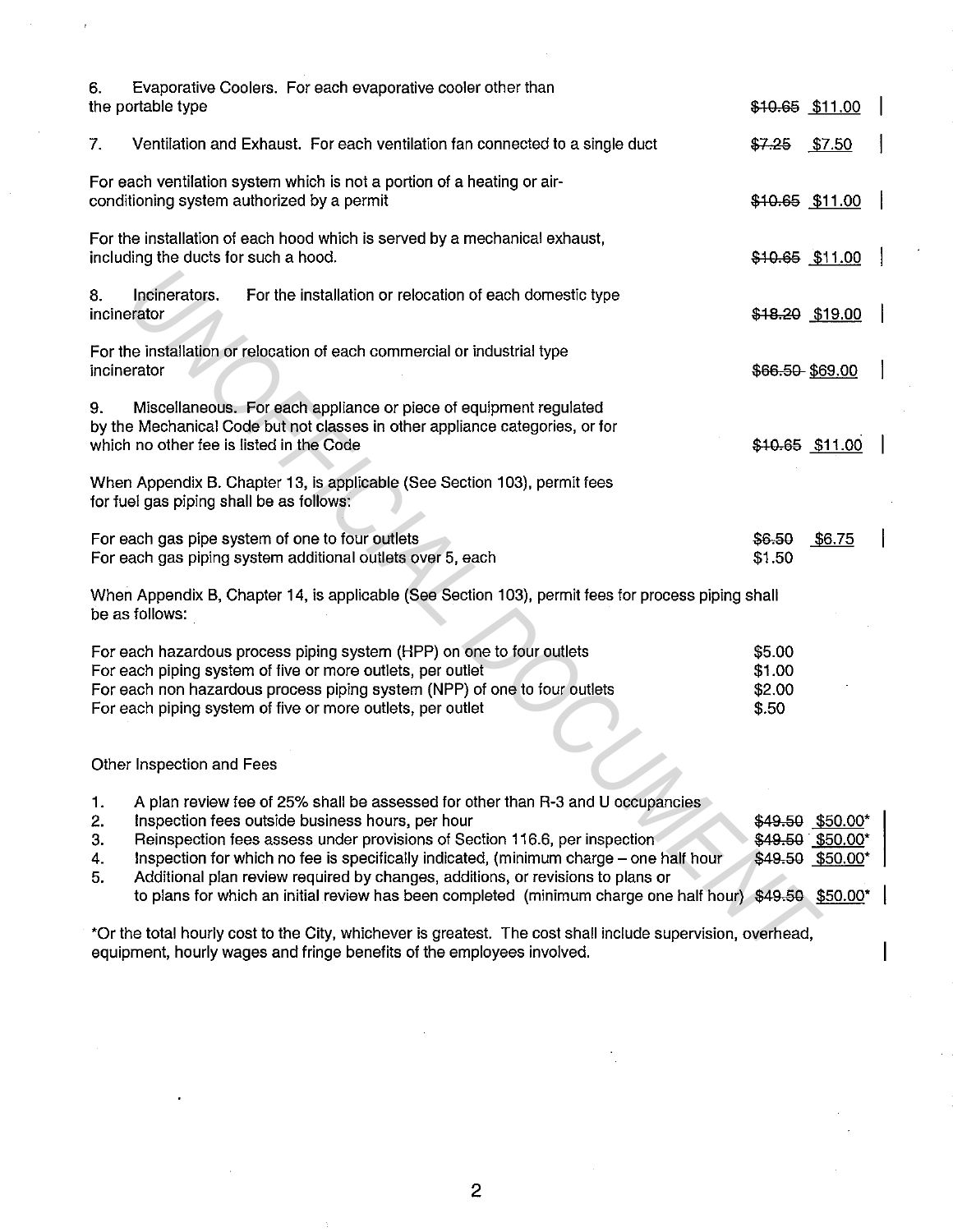### **PLUMBING CODE FEES**

| 1.<br>2.                                                                                                                                                                              | Permit Issuance<br>For issuing of each supplemental permit                                              | \$23.50 \$25.00<br>\$10.00 \$10.50 |                  |  |
|---------------------------------------------------------------------------------------------------------------------------------------------------------------------------------------|---------------------------------------------------------------------------------------------------------|------------------------------------|------------------|--|
|                                                                                                                                                                                       |                                                                                                         |                                    |                  |  |
|                                                                                                                                                                                       | Unit fee schedule (In addition to item 1 or 2 above)                                                    |                                    |                  |  |
| 1.                                                                                                                                                                                    | For each plumbing fixture or trap or set of fixtures on one trap                                        |                                    |                  |  |
|                                                                                                                                                                                       | (including water, drainage, piping and backflow protection therefore)                                   | S9.80                              | \$10.00          |  |
| 2.                                                                                                                                                                                    | For each building sewer and each trailer park sewer                                                     | \$24.65 \$25.00                    |                  |  |
| 3.                                                                                                                                                                                    | Rainwater systems - per drain (inside building)                                                         | \$9.80                             | \$10.00          |  |
| 4.                                                                                                                                                                                    | For each water heater and/or vent                                                                       |                                    | \$12.30 \$13.00  |  |
| 5.                                                                                                                                                                                    | For each industrial waste pre-treatment interceptor including its trap and                              |                                    |                  |  |
|                                                                                                                                                                                       | vent, excepting kitchen type grease interceptors functioning as fixture traps                           |                                    | \$19.90 \$20.50  |  |
| 6.                                                                                                                                                                                    | For installation, alteration or repair of water piping and/or water treating                            |                                    |                  |  |
|                                                                                                                                                                                       | equipment, each                                                                                         | $$7.00$ $$7.25$                    |                  |  |
| 7.                                                                                                                                                                                    | For repair or alteration of drainage or vent piping, each fixture                                       | <del>\$7.00</del> \$7.25           |                  |  |
| 8.                                                                                                                                                                                    | For each lawn sprinkler system on any one meter including backflow                                      |                                    |                  |  |
|                                                                                                                                                                                       | protection devices therefore                                                                            |                                    | \$14.80 \$15.50  |  |
| 9.                                                                                                                                                                                    | For atmospheric type vacuum breakers not included in item 1:                                            |                                    |                  |  |
|                                                                                                                                                                                       | $1$ to $5$                                                                                              |                                    | \$12.30 \$13.00  |  |
|                                                                                                                                                                                       | over 5, each                                                                                            | $$2.25$ \$2.50                     |                  |  |
| 10.                                                                                                                                                                                   | For each backflow protective device other than atmospheric type vacuum type breakers:                   |                                    |                  |  |
|                                                                                                                                                                                       | 2 inches and smaller                                                                                    | 12.30                              | \$13.00          |  |
|                                                                                                                                                                                       | Over 2 inches                                                                                           |                                    | \$24.65 \$25.50  |  |
|                                                                                                                                                                                       |                                                                                                         |                                    |                  |  |
|                                                                                                                                                                                       | Other Inspection and Fees                                                                               |                                    |                  |  |
|                                                                                                                                                                                       |                                                                                                         |                                    |                  |  |
| 1.                                                                                                                                                                                    | A plan review fee of 25% shall be assessed for other than R-3 and U occupancies                         |                                    |                  |  |
| 2.                                                                                                                                                                                    | Inspection fees outside business hours, per hour                                                        |                                    | \$49.50 \$50.00* |  |
| 3.                                                                                                                                                                                    | Reinspection fees, per inspection                                                                       |                                    | \$49.50 \$50.00* |  |
| 4.                                                                                                                                                                                    | Inspection for which no fee is specifically indicated, (minimum charge - one half hour                  |                                    | \$49.50 \$50.00* |  |
| 5.                                                                                                                                                                                    | Additional plan review required by changes, additions, or revisions to plans or                         |                                    |                  |  |
|                                                                                                                                                                                       | to plans for which an initial review has been completed (minimum charge one half hour) \$49.59 \$50.00* |                                    |                  |  |
|                                                                                                                                                                                       |                                                                                                         |                                    |                  |  |
| *Or the total hourly cost to the City, whichever is greatest. The cost shall include supervision, overhead,<br>equipment, hourly wages and fringe benefits of the employees involved. |                                                                                                         |                                    |                  |  |
|                                                                                                                                                                                       |                                                                                                         |                                    |                  |  |
|                                                                                                                                                                                       |                                                                                                         |                                    |                  |  |
|                                                                                                                                                                                       |                                                                                                         |                                    |                  |  |
|                                                                                                                                                                                       |                                                                                                         |                                    |                  |  |
|                                                                                                                                                                                       |                                                                                                         |                                    |                  |  |
|                                                                                                                                                                                       | in                                                                                                      |                                    |                  |  |
|                                                                                                                                                                                       |                                                                                                         |                                    |                  |  |
|                                                                                                                                                                                       |                                                                                                         |                                    |                  |  |
|                                                                                                                                                                                       |                                                                                                         |                                    |                  |  |

3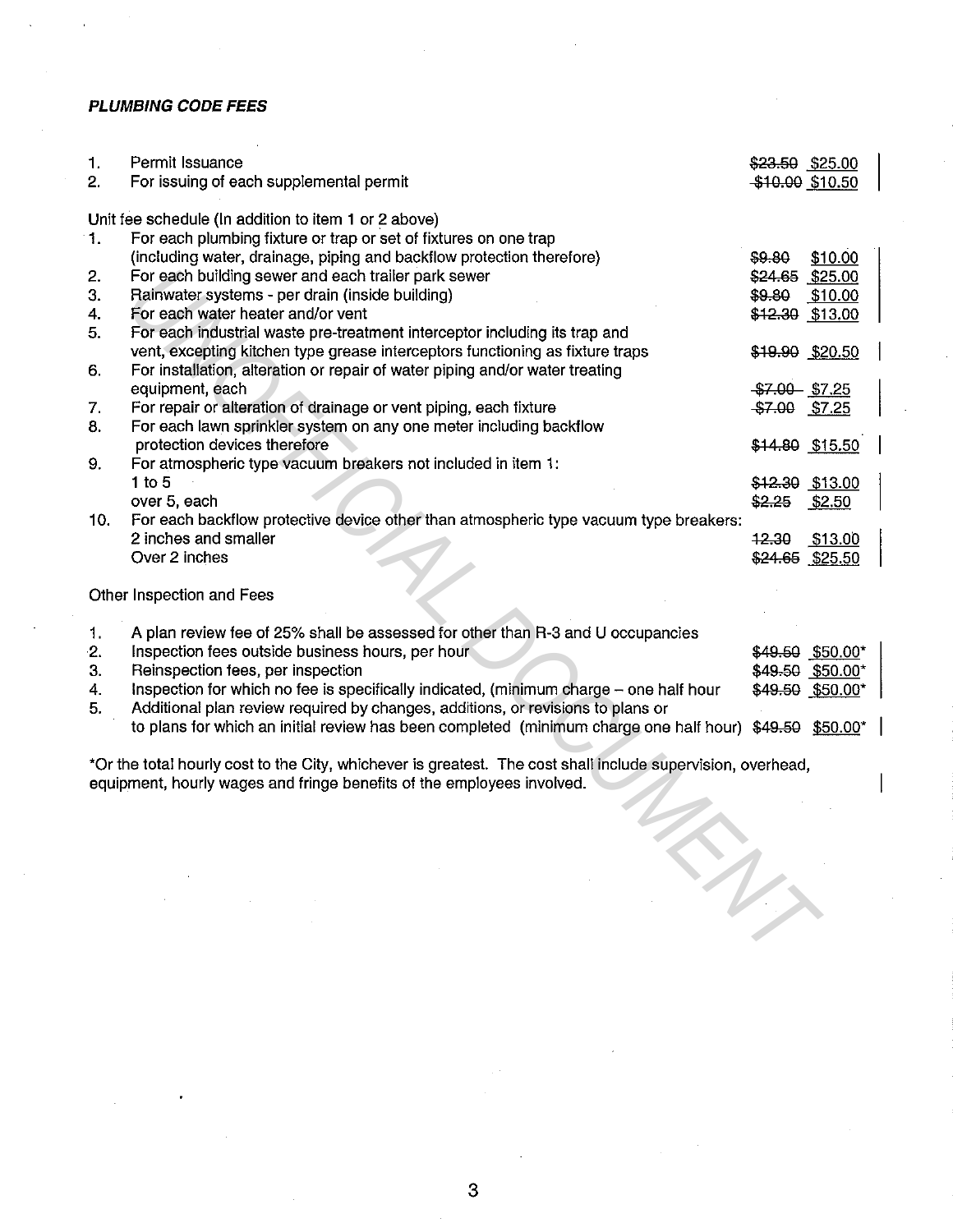#### **BUILDING CODE FEES**

The Building permit fees indicated in Table 1-A, Building Permit Fees, of the Uniform Building Code are amended to read as follows:

| Total Valuation**                                                                                                                                             | Fee                                                                                                                                                                                                                                                                                                                                                                                                                                                                                                                                                                                                                                                                                                                                                                                                                                                                                                                      |  |  |
|---------------------------------------------------------------------------------------------------------------------------------------------------------------|--------------------------------------------------------------------------------------------------------------------------------------------------------------------------------------------------------------------------------------------------------------------------------------------------------------------------------------------------------------------------------------------------------------------------------------------------------------------------------------------------------------------------------------------------------------------------------------------------------------------------------------------------------------------------------------------------------------------------------------------------------------------------------------------------------------------------------------------------------------------------------------------------------------------------|--|--|
| \$1.00 to \$500.                                                                                                                                              | \$23.50                                                                                                                                                                                                                                                                                                                                                                                                                                                                                                                                                                                                                                                                                                                                                                                                                                                                                                                  |  |  |
| \$501 to \$2,000.                                                                                                                                             | \$23.50 for the first \$500.00 plus \$3.05 for each additional \$100 or fraction<br>thereof, to and including \$2,000.                                                                                                                                                                                                                                                                                                                                                                                                                                                                                                                                                                                                                                                                                                                                                                                                   |  |  |
| \$2,001. to \$25,000.                                                                                                                                         | \$69.25 for the first \$2,000 plus \$14.00 or each additional \$1,000 or fraction<br>thereof, to and including \$25,000.                                                                                                                                                                                                                                                                                                                                                                                                                                                                                                                                                                                                                                                                                                                                                                                                 |  |  |
| \$25,001. to \$50,000.                                                                                                                                        | \$391.25 for the first \$25,000 plus \$10.10 for each additional \$1,000 or fraction<br>thereof, to and including \$50,000.                                                                                                                                                                                                                                                                                                                                                                                                                                                                                                                                                                                                                                                                                                                                                                                              |  |  |
| \$50,001. to \$100,000.                                                                                                                                       | \$643.75 for the first \$50,000 plus \$7.00 for each additional 1,000 or fraction<br>thereof, to and including \$100,000                                                                                                                                                                                                                                                                                                                                                                                                                                                                                                                                                                                                                                                                                                                                                                                                 |  |  |
| \$100,001. to \$500,000.                                                                                                                                      | \$993.75 for the first \$100,000 plus \$5.60 for each additional \$1,000 or fraction<br>thereof, to and including \$500,000.                                                                                                                                                                                                                                                                                                                                                                                                                                                                                                                                                                                                                                                                                                                                                                                             |  |  |
| \$500,001. to \$1,000,000.                                                                                                                                    | \$3,233.75 for the first \$500,000 plus \$4.75 for each additional \$1,000 or fraction<br>thereof, to and including \$1,000,000.                                                                                                                                                                                                                                                                                                                                                                                                                                                                                                                                                                                                                                                                                                                                                                                         |  |  |
| \$1,000,001. and up                                                                                                                                           | \$5,608.75 for the first \$1,000,000. plus \$3,65 for each additional \$1,000 or<br>fraction thereof.                                                                                                                                                                                                                                                                                                                                                                                                                                                                                                                                                                                                                                                                                                                                                                                                                    |  |  |
| Other Inspections and Fees:<br>3. Inspections for which no fee is specifically indicated<br>approved plans.<br>determine the exact valuation of the building. | 1. Inspections outside of normal business hours (minimum two hours).<br>\$47.00 \$50.00 per hour*<br>\$47.00 \$50.00per hour*<br>2. Reinspection fees assessed under provisions of Section 108.8<br>\$47.00 \$50.00per hour*<br>4. Additional plan review required by changes, additions or revisions to<br>\$47.00 \$50.00per hour*<br>5. For use of outside consultants for plan checking and inspection, or both: Actual Cost (including overhead)<br>Or the total hourly cost to the jurisdiction, whichever is the greatest. This cost shall include supervision,<br>overhead, hourly wages and benefits of the employees involved.** Total Valuation to be based on the most<br>current I.C.B.O. Valuation Data Table as published in the ICBO Building Standards. Modifier for this part of the<br>county, as published each year. This modifier and square foot cost listed is for figuring fees only and not to |  |  |
|                                                                                                                                                               | PLAN REVIEW FEE                                                                                                                                                                                                                                                                                                                                                                                                                                                                                                                                                                                                                                                                                                                                                                                                                                                                                                          |  |  |
|                                                                                                                                                               | Plan Review Fees shall be 65 percent of the building permit fee in accordance with section 107.3 of the                                                                                                                                                                                                                                                                                                                                                                                                                                                                                                                                                                                                                                                                                                                                                                                                                  |  |  |

| 1. Inspections outside of normal business hours (minimum two hours). \$47,00 \$50.00per hour* |                          |
|-----------------------------------------------------------------------------------------------|--------------------------|
| 2. Reinspection fees assessed under provisions of Section 108.8                               | \$47.00 \$50.00per hour* |
| 3. Inspections for which no fee is specifically indicated                                     | \$47.00 \$50.00per hour* |
| 4. Additional plan review required by changes, additions or revisions to                      | \$47.00 \$50.00per hour* |
| approved plans.                                                                               |                          |

#### **PLAN REVIEW FEE**

Plan Review Fees shall be 65 percent of the building permit fee in accordance with section 107.3 of the Uniform Building Code.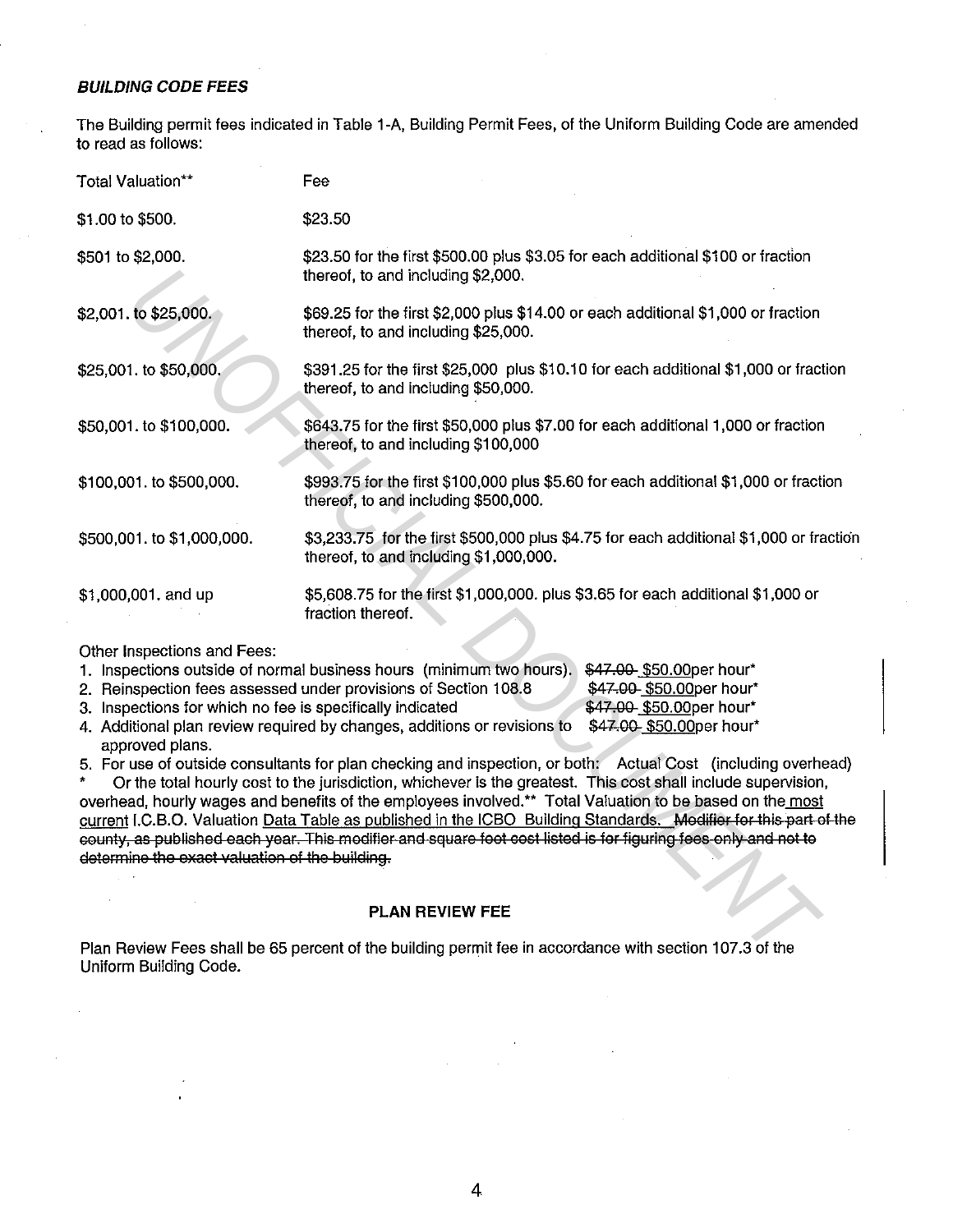## **PLANNING & DEVELOPMENT FEES**

### **Plats & Boundaries**

| <b>Flat Fees</b>                                                |                         |          |
|-----------------------------------------------------------------|-------------------------|----------|
| <b>Binding Site Plans</b>                                       | \$1,440                 | \$1,497  |
| <b>Short Plats</b>                                              | \$1,545                 | \$1,606  |
| <b>Short Plat Amendment</b>                                     | \$925                   | \$962    |
| <b>Boundary Line Adjustments</b>                                | \$515                   | \$535    |
| Lot Combinations                                                | \$255                   | \$265    |
|                                                                 |                         |          |
| Base Fees (+\$40/hour over 10 hours + Consultant Costs, if any) |                         |          |
| <b>Preliminary Plats</b>                                        | \$3,700                 | \$3,850  |
| <b>Plat Amendments</b>                                          |                         |          |
| Minor                                                           | \$515                   | \$535    |
| Major                                                           | \$2,675                 | \$2,782  |
| <b>Final Plats</b>                                              | \$1,030                 | \$1,071  |
|                                                                 | Plus \$31/lot           | \$32/lot |
| <b>Plat Alterations</b>                                         |                         |          |
| <b>Without Hearing</b>                                          | \$310                   | \$322    |
| With Hearing                                                    | \$2,675                 | \$2,782  |
|                                                                 |                         |          |
| <b>LAND USE PERMITS</b>                                         |                         |          |
| <b>Flat Fees</b>                                                |                         |          |
| Variances                                                       |                         |          |
| Major                                                           | \$1,650                 | \$1,716  |
| Minor                                                           | \$825                   | \$858    |
| <b>Administrative Use Permits</b>                               |                         |          |
| Telecommunications                                              | \$510                   | \$530    |
| Temporary Housing Unit                                          | \$50                    | \$52     |
| <b>Temporary Use Permit</b>                                     | \$25                    | \$26     |
| <b>Extended Stay RV Permit</b>                                  | \$25                    | \$26     |
| <b>Sign Permits</b>                                             |                         |          |
| Sign Permit                                                     | \$25                    | \$26     |
| Non-Conforming Sign Permit                                      | \$25                    | \$26     |
| <b>Temporary Sign Permit</b>                                    | $$25 +$                 | $$26+$   |
|                                                                 | \$25 refundable deposit |          |
| <b>Special Event Permits</b>                                    |                         |          |
| Minor Event:                                                    | \$25                    | \$26     |
| Major Event:                                                    | \$250                   | \$260    |
| <b>QUASI JUDICIAL PERMITS</b>                                   |                         |          |
|                                                                 |                         |          |
| Base Fees (+\$40/hour over 10 hours + Consultant Costs, if any) |                         |          |
| <b>Planned Development Districts</b>                            | \$3,700                 | \$3,850  |
| Conditional Use Permits/Public Facility Permit                  | \$3,700                 | \$3,850  |
| Amendments                                                      |                         |          |
| Major                                                           | \$3,700                 | \$3,850  |
| Minor                                                           | \$515                   | \$535    |
|                                                                 |                         |          |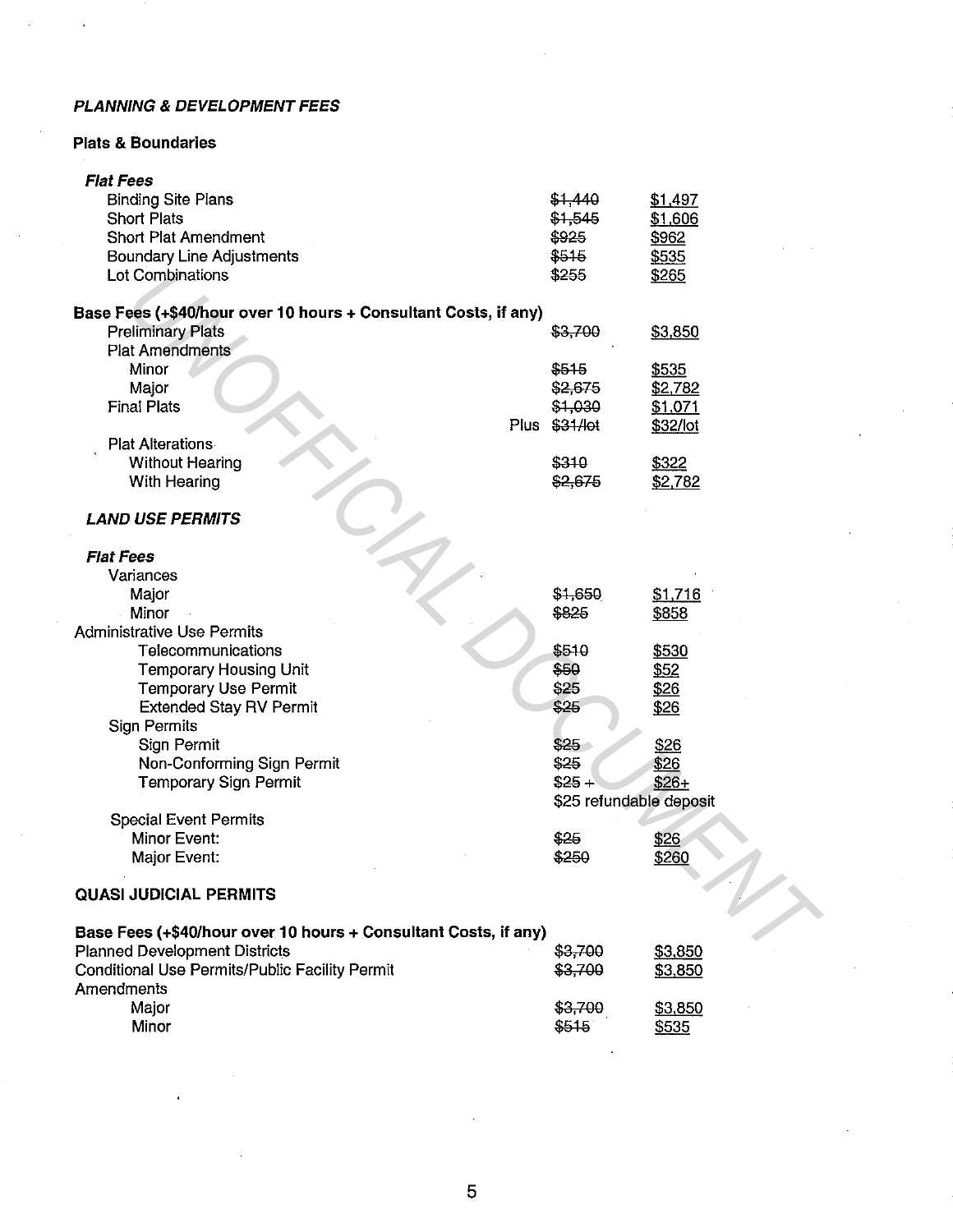# **SHORELINE PERMITS**

| <b>Flat Fees</b>                                                                                                                                            |                                                                                   |                                          |
|-------------------------------------------------------------------------------------------------------------------------------------------------------------|-----------------------------------------------------------------------------------|------------------------------------------|
| Revision                                                                                                                                                    | \$465                                                                             | \$483                                    |
| Base Fees (+\$40/hour over 10 hours + Consultant Costs, if any)<br><b>Substantial Development</b><br><b>Conditional Use</b><br>Variance<br>Unclassified Use | \$3,700<br>\$3,700<br>\$3,700<br>\$3.700                                          | \$3,850<br>\$3,850<br>\$3,850<br>\$3,850 |
| <b>ENVIRONMENTAL</b>                                                                                                                                        |                                                                                   |                                          |
| <b>Flat Fees</b><br><b>Environmental Checklist</b><br><b>Expanded Checklist</b>                                                                             | \$515<br>\$720                                                                    | \$535<br>\$748                           |
| Base Fees (+\$40/hour over 10 hours + Consultant Costs, if any)<br><b>EIS</b>                                                                               | $$410+$<br><b>Consultant Costs</b>                                                | $$426+$                                  |
| <b>URBAN FOREST MANAGEMENT (Administrative Use Permit)</b>                                                                                                  |                                                                                   |                                          |
| Tree Preservation Plan (Over 2 Acres)                                                                                                                       | $$515+$<br><b>Consultant Costs</b>                                                | $$535+$                                  |
| Tree Preservation Plan (2 Acres or Less)                                                                                                                    | $$250+$<br><b>Consultant Costs</b>                                                | $$260+$                                  |
| <b>WETLANDS</b>                                                                                                                                             |                                                                                   |                                          |
| <b>Flat Fees</b><br><b>Wetland Verification</b><br><b>Wetland Report</b><br>Mitigation Plan                                                                 | $$175+$<br><b>Consultant Cost</b><br>$$515+$<br><b>Consultant Cost</b><br>$$515+$ | $$182+$<br>$$535+$<br>$$535+$            |
| Variance                                                                                                                                                    | <b>Consultant Cost</b><br>$$1,545 + 8$                                            | $$1,606+$                                |
| Reasonable Use Exemption                                                                                                                                    | <b>Consultant Cost</b><br>$$1,545+$<br><b>Consultant Cost</b>                     | $$1,606+$                                |
| <b>OTHER FEES</b>                                                                                                                                           |                                                                                   |                                          |
| <b>Flat Fees</b>                                                                                                                                            |                                                                                   |                                          |
| <b>Staff Time</b><br><b>Consultant Time</b>                                                                                                                 | \$42/ Hour<br>Cost                                                                |                                          |
| Appeals and Reconsideration<br>Reconsideration<br><b>Administrative Appeal</b>                                                                              | \$515<br>\$515                                                                    | \$535<br>\$535                           |
| Amendments to Plans<br>Plans<br>Regulations<br><b>Annexation Petitions</b>                                                                                  | \$2,575<br>\$2,575<br>\$2,270                                                     | \$2,678<br>\$2,678<br>\$2,678            |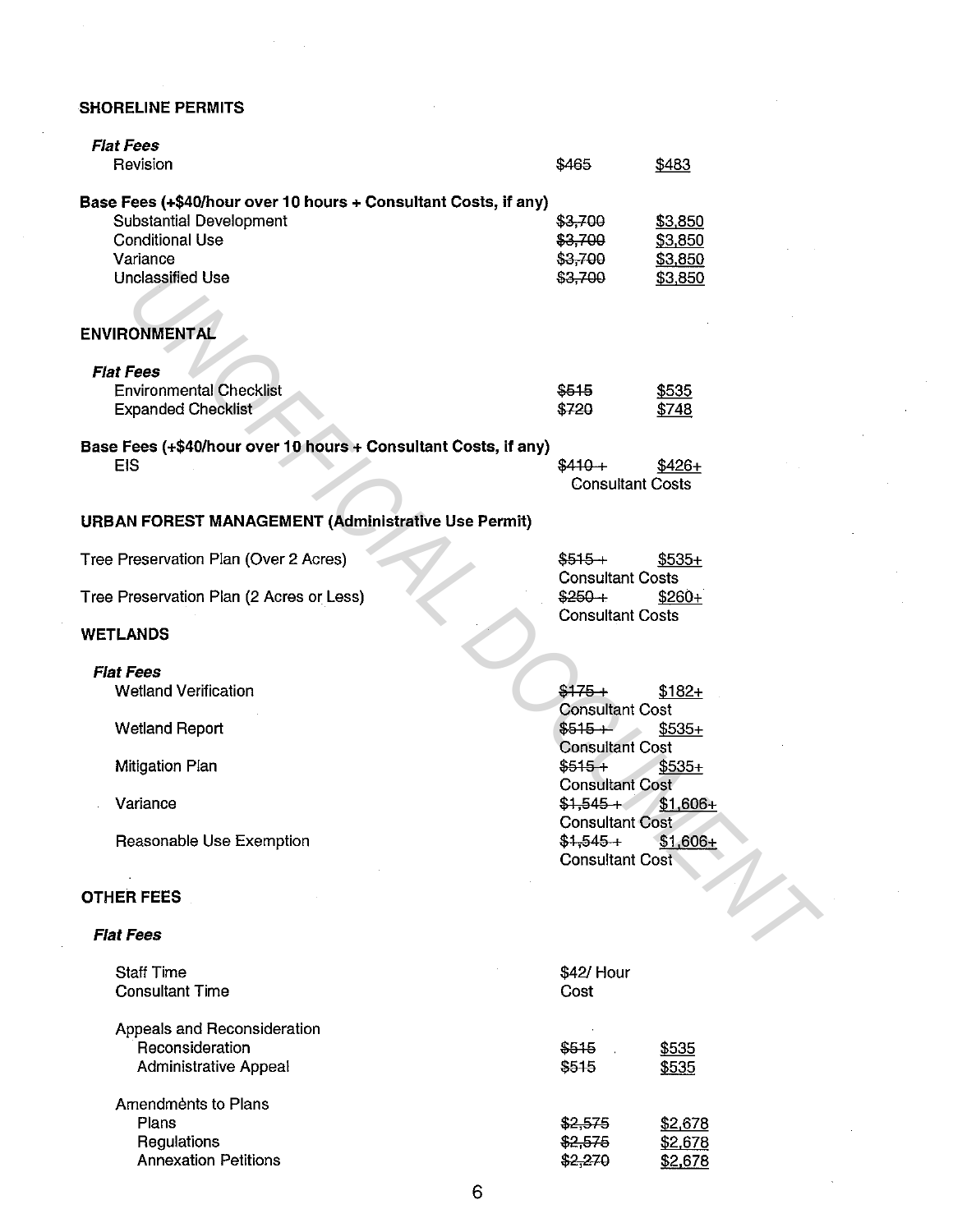| <b>Expiration &amp; Revocation</b> |         |              |
|------------------------------------|---------|--------------|
| Revocation                         | \$1,855 | \$1,929      |
| Relinguishment w/o Hearing         | \$515   | \$535        |
| Relinquishment w/ Hearing          | \$1,855 | \$1,929      |
| <b>Time Extension</b>              | \$515   | \$535        |
| <b>Design Standards</b>            |         |              |
| <b>Basic</b>                       | \$515   | <u>\$535</u> |
| <b>Planning Commission</b>         | \$1.030 | \$1,071      |

#### **FEE EXCEPTIONS:**

1. , All City Departments are exempt from Planning and Development fees.

2. When two or more concurrent permits are required for a project, the applicant is charged the full fee of the most expensive permit and one-half the fee on the other permits. **USEPTIONS:**<br>
Usity Departments are exempt from Planning and Development fees.<br>
Internative of the conduct of the conduction of the conduction of the applicant is charged the full foe of t<br>
Existences of the conduction of